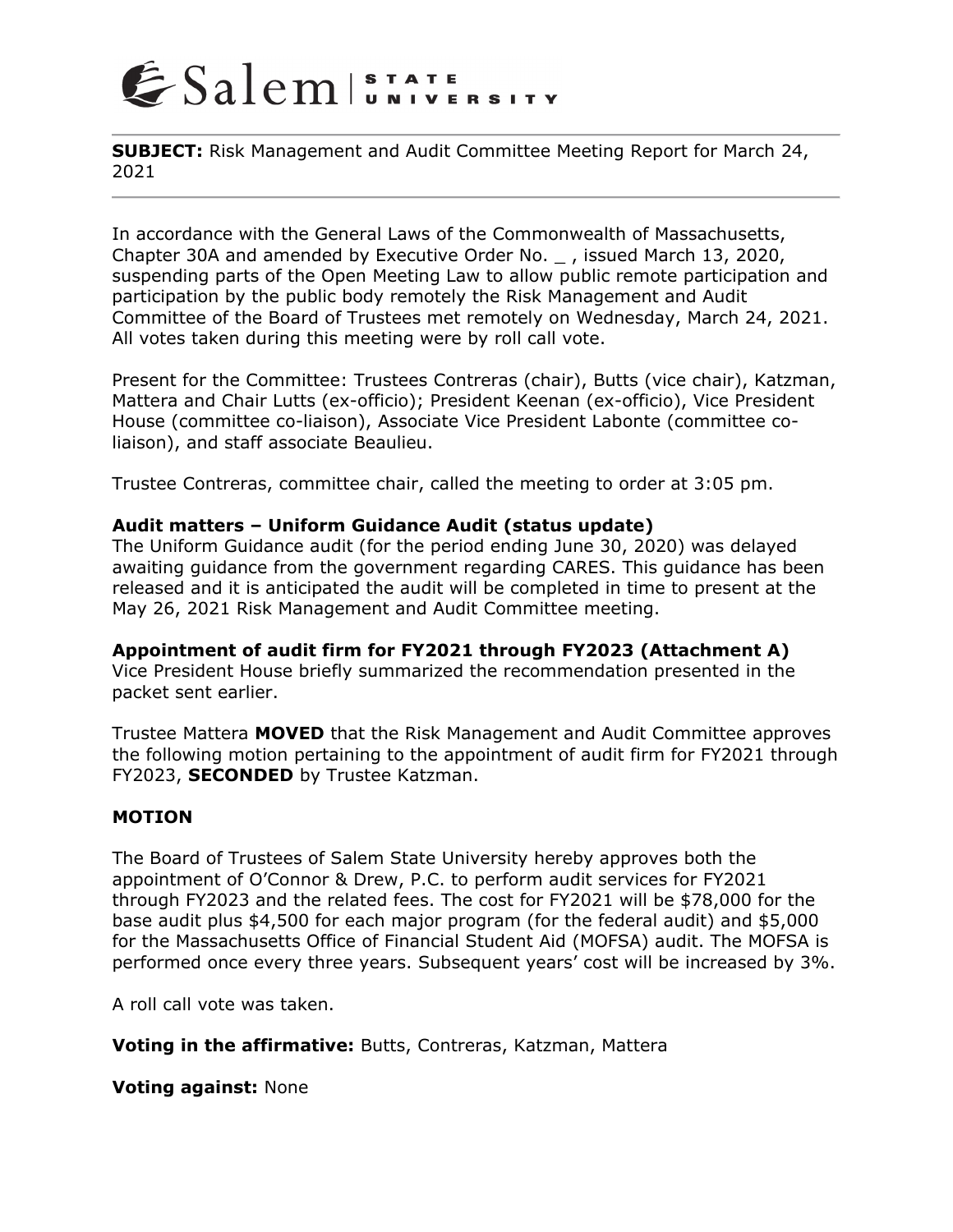The motion passed.

### **COVID mitigation efforts update**

Associate Vice President Labonte briefed the trustees on the latest efforts in mitigating the current pandemic. High level points included entering the Commonwealth of Massachusetts Phase IV Step 1 guidelines; preliminary Commencement plans; fall planning mode; vaccinations.

Trustee Butts **MOVED** that the Risk Management and Audit Committee meeting adjourn **SECONDED** by Trustee Katzman.

**Voting in the affirmative**: Butts, Contreras, Katzman, Mattera **Voting against**: None

The meeting adjourned at 3:22 pm.

Prepared by D. Beaulieu, staff associate, finance and facilities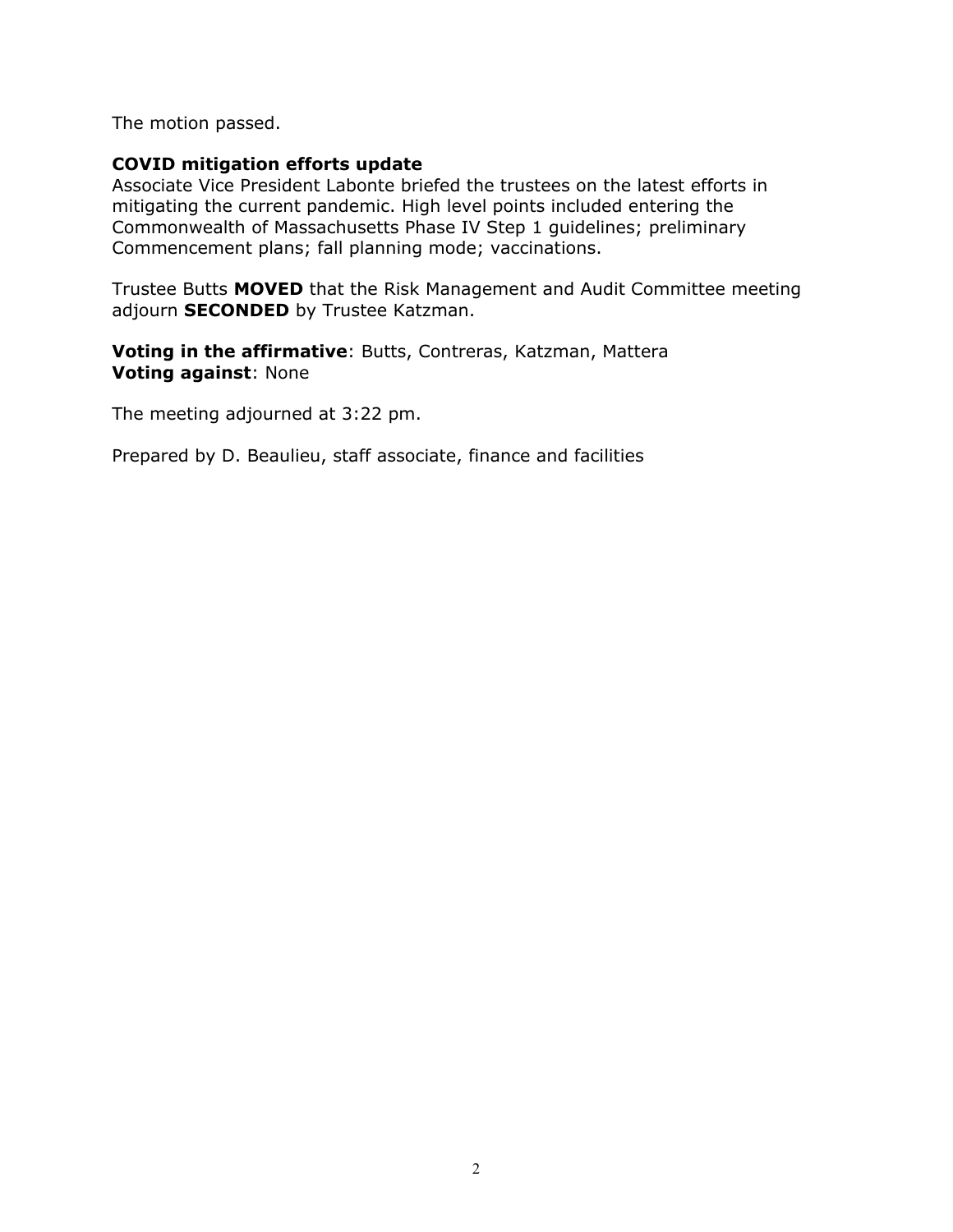

# REQUEST FOR TRUSTEE ACTION

| Date:                    | March 17, 2021                                            |
|--------------------------|-----------------------------------------------------------|
| To:                      | Risk Management and Audit Committee                       |
| From:                    | Karen P. House, vice president for finance and facilities |
| Subject:                 | Appointment of audit firm for FY2021 through FY2023       |
| <b>Requested Action:</b> | Approval                                                  |

# **Background**

The Risk Management and Audit Committee charter includes these responsibilities, among others, pertaining to the annual independent audit:

- 1. Annually consider the appointment of the external auditor.
- 2. Review and approve the terms of engagement and fees of the external auditor at the start of each audit.

O'Connor & Drew P.C. (OCD) a firm which has created a niche in the Massachusetts public higher education space, conducts the university's audit and that of 21 of the remaining 23 state universities and community colleges. O'Connor & Drew also audits the Salem State University Foundation and the Salem State University Assistance Corp. In recent months, Salem State participated in an RFP process because the current contract is due to expire. The RFP was such that each participant could make its own decision regarding the award. More than twenty RFP's were sent to various firms and three proposals were received. O'Connor & Drew P.C was the only firm with any experience auditing public universities in Massachusetts; proposals were also received from CLA (CliftonLarsonAllen LLP) and BerryDunn (Berry Dunn McNeil & Parker, LLC). While CLA and Berry Dunn are respected, capable firms, they do not have experience auditing any of the state universities or community colleges in Massachusetts. The OCD proposal represents good value to Salem State. OCD would provide continuity of expert staffing and extensive knowledge of the Commonwealth's public education system and related agencies such as the MSCBA and the Comptroller's Office. They audit our affiliated units. Further, they will have the ability to assist with implementation of the upcoming GASB 87 accounting standard regarding leases which will necessarily involve adjustments between SSU and MSCBA. In addition, their proposal includes a reduction in cost from the most recent year, from \$84,400 in FY20 to \$78,000 in FY21 for the base audit. Based on our evaluation of the proposals with other participating state universities and community colleges, Salem State management recommends that O'Connor & Drew P.C. be appointed to continue as our audit firm for the next three years.

# **MOTION**

The Risk Management and Audit Committee recommends that the Board of Trustees approve the following motion pertaining to the audit firm for FY2021 through 2023.